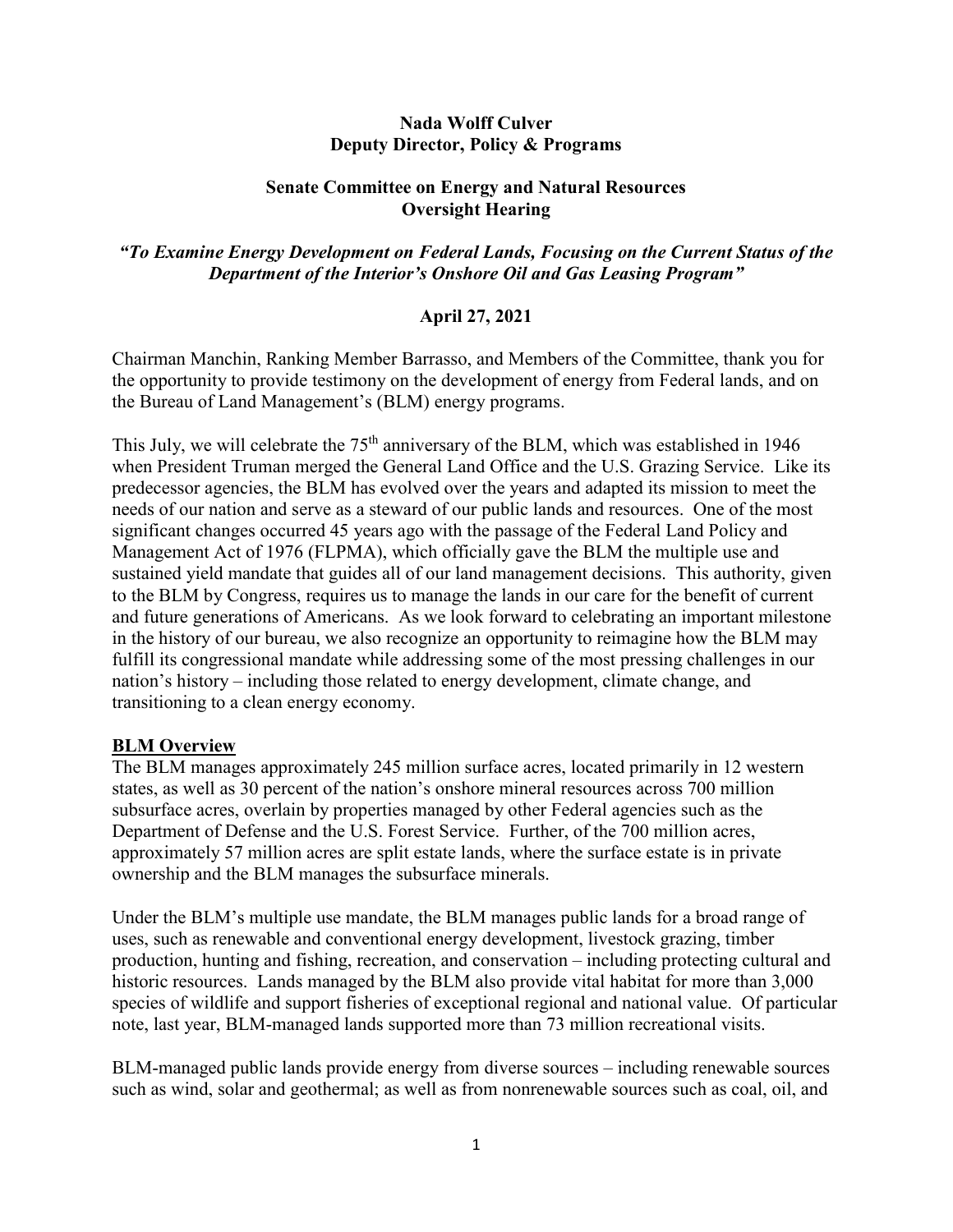gas. In fiscal year (FY) 2020, the BLM permitted 2,148 megawatts (MWs) of new electricity generation capacity from wind, solar, and geothermal sources on public lands and is on-track to permit another 3,000 MWs in FY 2021. Production from Federal lands also included 252 million metric tons of coal, as well as about 416.1 million barrels of oil, and 3,686 billion cubic feet of natural gas. Overall, the Department estimates that commercial activities on public lands generated more than \$111 billion in economic output in 2019, supporting nearly 500,000 jobs in timber, recreation, grazing, nonenergy minerals and the energy sector. That activity is the economic driver for communities across the west. It is also a significant generator of tax revenues that support state and local governments.

It is important to reiterate that we manage these lands and their uses for all Americans. As Secretary Haaland has stated, fossil fuels will continue to play a major role in America for years to come. However, this is just one of the multiple uses for which the BLM manages public lands. Too often, the extraction of resources has been rushed at the expense of people, wildlife, and other uses. During the past four years, the Trump Administration offered vast swaths of our public lands for drilling, prioritizing fossil fuel development above all other uses. We are now in a moment where we have an opportunity to rebalance and ensure that we meet the Department's principal charge: to manage our lands and resources not merely across fiscal years, but across generations.

#### **Executive Order 14008**

President Biden issued Executive Order (EO) 14008, *"Tackling the Climate Crisis at Home and Abroad,*" to restore balance on public lands and waters, create jobs, and provide a path to align the management of America's public lands and waters with our nation's climate, conservation, and clean energy goals. The EO provides direction for review of BLM's renewable energy and oil and gas programs.

Section 207 of EO 14008 sets ambitious renewable energy goals that will ensure America and the world can meet the urgent demands of the climate crisis, while empowering American workers and businesses to lead a clean energy revolution. The EO further directs the Secretary to review siting and permitting processes on public lands and in offshore waters to identify ways we can increase renewable energy production. Section 208, meanwhile, directs the Secretary to pause new oil and gas leasing on public lands and in offshore waters pending the completion of a comprehensive review and reconsideration of Federal oil and gas permitting and leasing practices. To ensure the oil and gas program continues to serve the public interest, the Department will evaluate royalty rates and fiscal terms in the context of our obligations to taxpayers, as well as the climate impacts of the program.

# **Renewable Energy**

The BLM has identified more than 19 million acres of public lands with excellent solar energy potential in six southwestern states: California; Nevada; Arizona; New Mexico; Colorado; and Utah, through the establishment of Solar Energy Zones. The BLM also manages more than 20 million acres of public lands that have been identified with wind energy potential in 11 western states. In addition, the BLM has authority to manage geothermal leasing on approximately 245 million acres of public lands (including 104 million acres of U.S. Forest Service lands).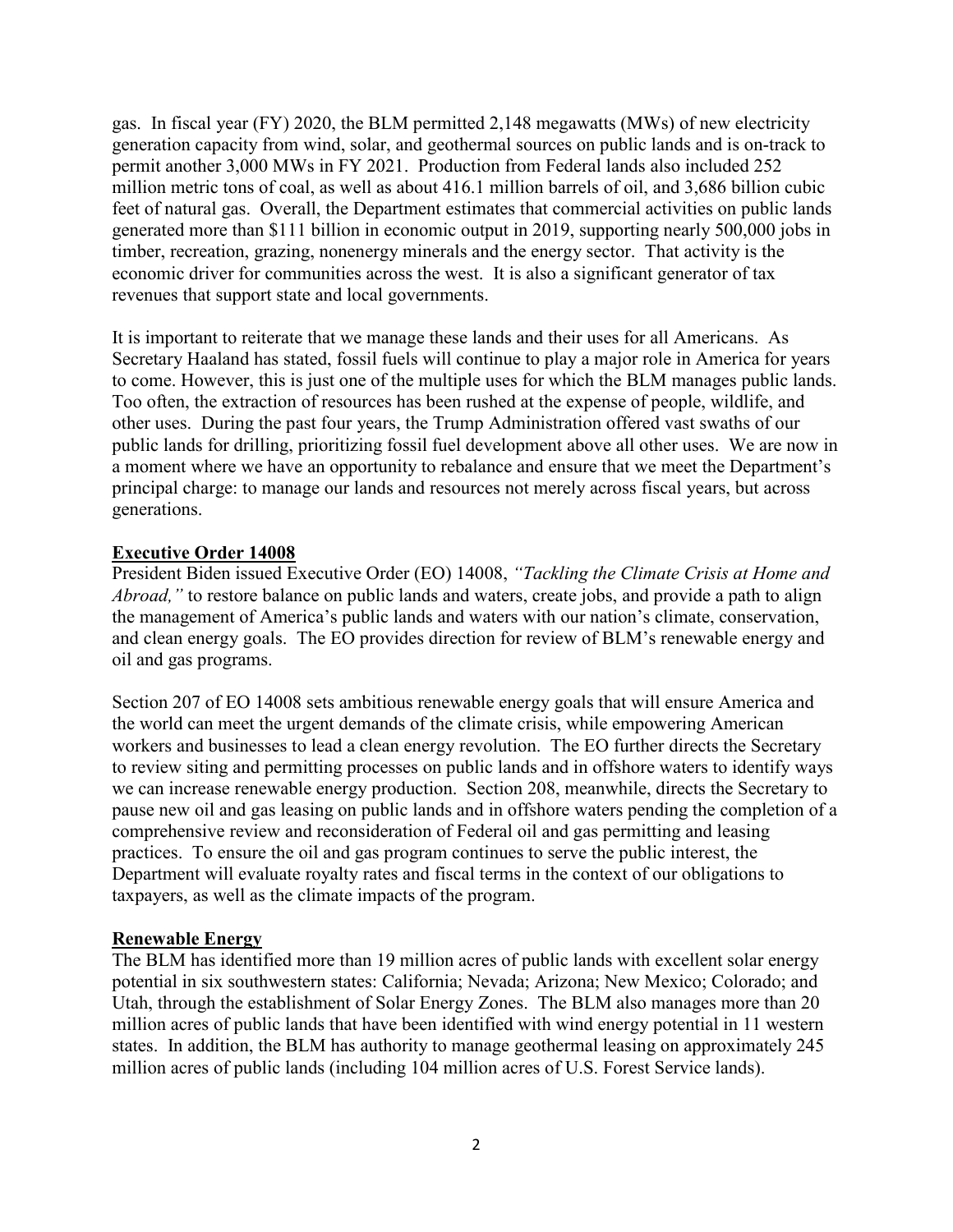In addition to EO 14008, the Energy Act of 2020 (P.L. 116-260) directed the BLM to create Renewable Energy Coordination Offices (RECOs), and set national goals for wind, solar, and geothermal energy production on Federal lands. The EO and Congressional direction provides the BLM a clear mandate to support and prioritize expanding renewable energy development on public lands. As of April 2021, permitted renewable energy projects on BLM-managed lands include 51 operating geothermal power plants with a combined total of 2,462 MWs of generation capacity, 36 wind projects with a total capacity of over 2,900 MWs, and 36 solar projects with a total capacity of over 6,800 MWs.

In our initial efforts to achieve the President's renewable energy goals, the BLM has assessed staffing levels related to our renewable energy program and developed a proposal for the establishment of the RECOs as directed by Congress. We're taking action to enhance our permitting coordination of renewable energy projects pending before the BLM and have also prioritized a short list of key programmatic actions, regulation updates, and interim policies to facilitate renewable energy development on BLM lands in the short and medium term. Some of the efforts under consideration include updating the Solar Energy Zones that were completed in the Solar Programmatic Environmental Impact Statement in 2012, as well as the West-wide Energy Corridors that were designated across the west to facilitate pipelines and powerlines. We are also looking at rental rates and related regulations to ensure they are reasonable and appropriate.

# **Coal**

Under the authority of the Mineral Leasing Act of 1920 (MLA), the BLM also is responsible for leasing the Federal coal mineral estate on approximately 570 million acres. In FY 2020, coal generated 19.3 percent of the nation's electricity, and over 32 percent of the nation's coal was produced from Federal lands. At the end of FY 2020, there were a total of 286 Federal coal leases with 436,719 acres under lease. In FY 2020, approximately 252 million metric tons of produced Federal coal generated \$377 million in royalties, rentals, and bonus payments.

BLM coal lease sales traditionally occur based on industry interest, and in FY 2020 the BLM did not hold any coal lease sales. To date in FY 2021, the BLM has held 2 coal lease sales – in North Dakota containing 960 acres and approximately 20.4 million tons receiving a total bonus bid of \$96,000. The estimated royalties from these leases are \$15.5 million, and approximately half will be shared with the state.

# **Rights-of-Way**

Each year, the BLM processes thousands of applications for rights-of-way (ROW) grants on public lands – authorizations to use public lands in support of infrastructure projects across the country. These include renewable energy projects, electric transmission lines, communication sites, broadband deployment, highways, trails, railroads, canals, pipelines, and other facilities or systems which are in the public interest. Over half (59,000) of the total 118,000 ROW grants the BLM manages are for energy-related infrastructure and facilities. The BLM prioritizes ROW actions to support renewable energy and electric transmission, promote broadband access, encourage economic development, and promote public health and safety.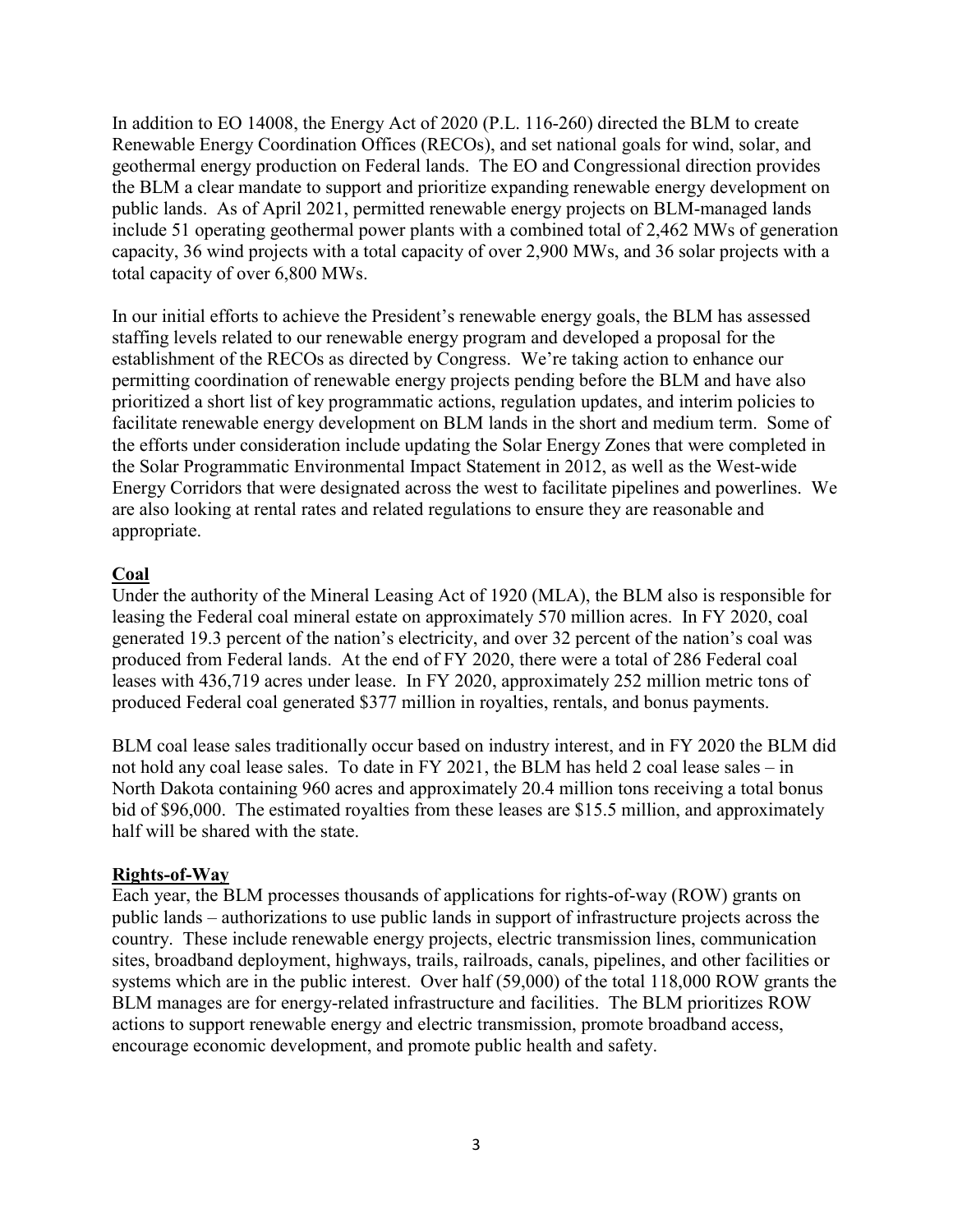As the largest Federal land manager in the west, the BLM plays a key role in planning critical energy corridors and siting transmission facilities. In accordance with the requirements of the Energy Policy Act of 2005, the BLM designated approximately 5,000 miles of energy corridors on public lands in 11 western states. These corridors, also known as "West-wide" or "Section 368" energy corridors, are intended for expedited permitting of electric transmission and distribution lines and for oil, gas, and hydrogen pipelines. The BLM continues to work closely with utility companies to develop collaborative ways to use these corridors and other ROWs to best serve communities, enhance energy reliability, strengthen the security of the electric grid, and reduce wildfire risk.

#### **Oil & Gas**

The BLM's land use planning process, through the creation of Resource Management Plans (RMPs), provides a standardized procedure for continued analysis of the appropriate opportunities for multiple use of our public lands, while also ensuring that such development is done in a way that minimizes environmental impacts and considers the public interest. For purposes of oil and gas leasing, lands within a planning area are identified as fitting into one of three categories – lands open under standard lease terms, lands open with restrictions, and lands closed to leasing.

While the RMPs identify appropriate uses of public lands, generally it is industry who will nominate lands for leasing in the form of expressions of interest (EOIs). Upon receipt of an EOI, the BLM determines where lands are eligible for leasing under the governing RMP. The BLM holds competitive lease sales on nominated and eligible lands in accordance with applicable laws and regulations. After a lease sale is held, protests are resolved, and the lease is issued, an operator may then submit an Application for Permit to Drill (APD) for a specific area within its lease and begin working with the BLM on final surface use and downhole drilling plans. Operators assess their drilling targets based on ongoing analysis of resource potential and business model decisions.

The BLM also works together with the Bureau of Indian Affairs (BIA) to provide permitting and oversight services for the development of resources on the approximately 56 million acres of land held in trust on behalf of Tribes and individual Indian landowners. The BLM coordinates closely with surface management entities, including the BIA and tribal governments, in the management of these subsurface resources. All decisions are made with consideration of the BLM's responsibility for stewardship of public land resources and these Indian trust assets which generate substantial revenue for the U.S. Treasury, the states, tribal governments, and individual Indian landowners.

#### *Federal Oil & Gas Statistics*

The BLM manages 37,496 Federal oil and gas leases covering 26.6 million acres with nearly 96,100 wells. Federal onshore oil and gas production accounts for approximately seven percent of domestically produced oil and eight percent of domestically produced natural gas. In FY 2020, Federal onshore oil and gas development provided over \$3.46 billion in revenues, including \$2.3 billion in royalties, \$92.9 million in bonus bids, and \$23 million in rentals. This shows that only three percent of the onshore oil and gas revenues came from leasing and inactive leases, while 66 percent of revenues was from producing leases. In FY 2020, the BLM received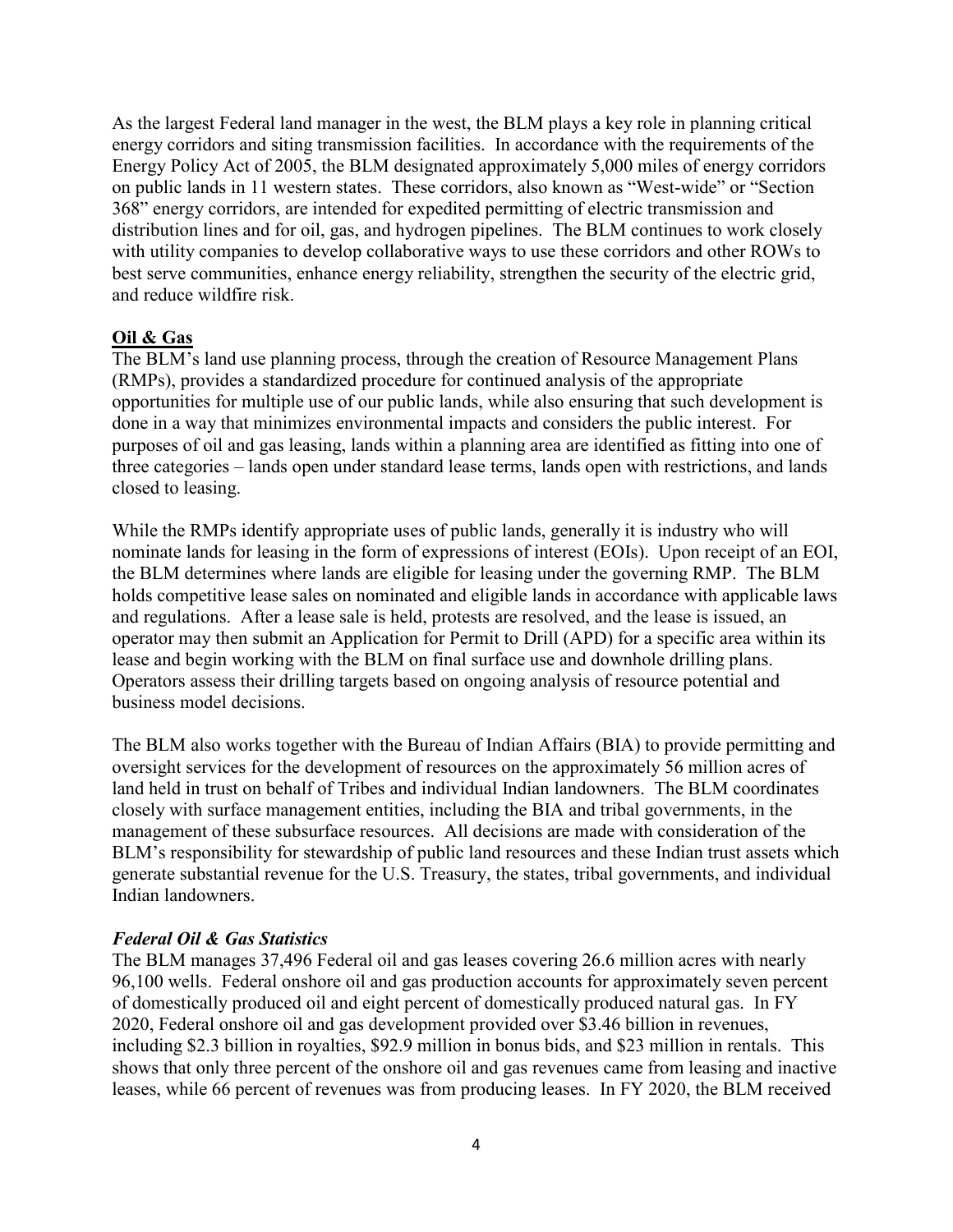6,234 APDs and approved 4,631 APDs. As of March 31, the BLM has approved 2,688 APDs in FY 2021, with a total of 7,895 APDs approved and available to drill.

#### *DOI's Fossil Fuel Program Review*

Over the years, the Government Accountability Office (GAO) has identified the Federal oil and gas programs as "high risk" to fraud, waste, abuse and mismanagement. The GAO has also issued a series of other reports with recommended improvements for various aspects of the program, including those related to bonding, rental and royalty rates, competitive leasing, permit processing, and ensuring a fair return to the U.S. taxpayers.

Pursuant to EO 14008, the Department is currently undertaking a comprehensive review of our oil and gas program and engaging stakeholders to evaluate whether the program best serves the public interest. On March 25, 2021, the Department held a forum that featured a diverse range of perspectives from participants including industry representatives, labor and environmental justice organizations, natural resource advocates, Indigenous organizations, and other experts. As part of our program review, the BLM is also considering how to remediate issues identified by GAO and work to ensure the program complies with applicable law.

An essential question that the BLM is considering under our review is whether the taxpayer is receiving a fair return for the use of our shared public lands. In a March 2, 2021, report, GAO stated that DOI "lacks reasonable assurance that it is collecting its fair share of revenue from oil and gas produced on Federal lands and waters" (GAO-21-1195P). Under the MLA and the BLM's current regulations for oil and gas lease sales, there is a minimum bonus bid set at \$2.00 per acre (30 U.S.C. 226-1(b)), and the successful bidder is required to pay the first year's rent at \$1.50 per acre and administrative fees. If a parcel does not receive any successful bids, the parcel can be sold noncompetitively for up to two years with just the first year's rent, the administrative fee and no bonus bid. Of the currently active leases, over 15,000 were acquired through this noncompetitive process. The GAO (GAO-21-138) found that only one percent of non-competitive leases generate royalties in their first term, compared to leases issued competitively with a bonus of more than \$100 per acre (26 percent) or competitive leases that sold at the minimum (two percent).

For oil and gas leases, rent is owed until the lease has production of oil or gas in paying quantities. This rent is at a rate of \$1.50 per acre for the first five years and \$2.00 per acre for years six to ten. Once there are paying quantities of oil or gas, the Office of Natural Resource Revenue (ONRR) collects a royalty on production for both competitive and noncompetitive leases. In general, Federal onshore oil and gas rates are set at 12.5 percent with a few exceptions, a rate set in 1920. While the Federal rate is consistent throughout public lands, it is often lower than royalty rates found on adjacent state, private and Tribal lands as well as offshore oil and gas operations. In fact, in 2009, the GAO (GAO-09-506T) found that compared to the Federal program, the eight states they reviewed in a study undertook more efforts to encourage development on their oil and gas leases, while using higher and increasing rental and royalty rates, as well as shorter lease terms.

The MLA requires operators to provide an adequate bond to the BLM before they begin preparing land for drilling operations. The bond is meant to ensure complete and timely